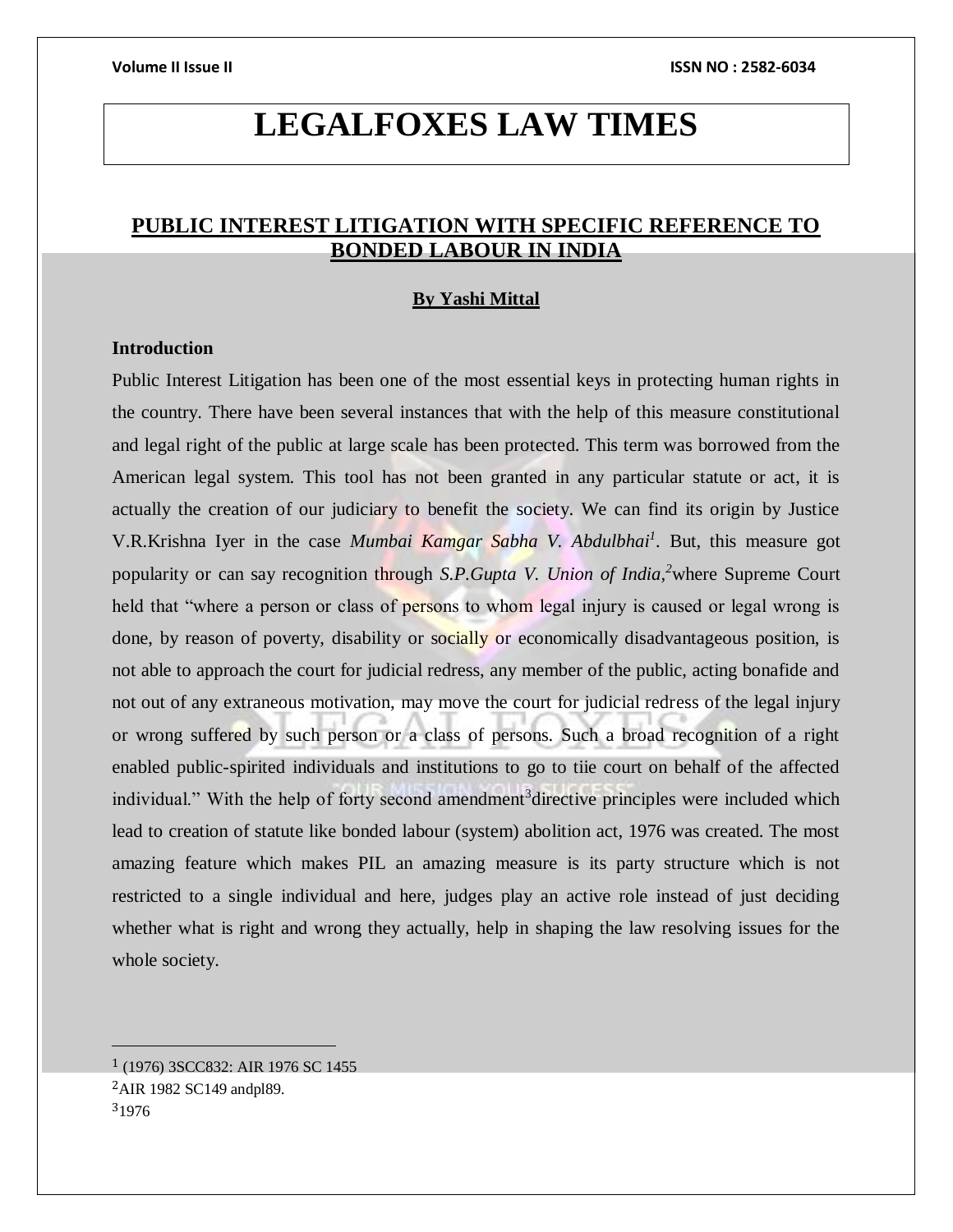The Supreme Court has passed various judgements where bonded labourers have been protected from exploitation and their human rights have been protected by applicability of labour laws. Various statutes were created in order to protect their rights also, president promulgated the ordinance<sup>4</sup> regarding this issue known as, Bonded Labour System (Abolition) Ordinance.

Here, we will also discuss several cases where the issue of bonded labourers were resolved with the help of this public interest measure.

### **Legal Provisions concerning Bonded Labour**

There are several provisions in different statutes which concern the same. The passed ordinance was later reframed as the Bonded Labour (Abolition) Act, 1976 with the objective to protect their rights, so that they can be protected from exploitation. This act was also created to give effect to Article 23 of Indian Constitution, so that this curse alive in the society in the form of a bonded labour system can be removed. This act serves to declare that these bonded labours are not under any obligation to work as free labour and they also have certain labour laws which need to be respected for them as well. Section 4 and 5of this act, restricts all the practice in the form of bonded labor system and also provides for punishment of imprisonment which may extend upto 3 years and or without penalty of upto 2,000Rs<sup>5</sup>. Also, it states that with the commencement of this act, all obligation of bonded labourers to pay a certain sum gets removed and their property is given back to them<sup>6</sup>. Certain acts such as, The Mines Act, 1972, the minimum wages act 1958, equal remuneration act 1976 ets were made applicable on them providing them certain protection under umbrella of labour laws so, that there is no exploitation done with them. OUR MISSION YOUR SUCCESS'

Indian Constitution also provides for the rights of these bonded labourers. Under directive principles there are a number of articles which provide for these bonded labourers. As per article 39(a) which discusses equal justice and free legal aid hence, this won't be called that effective if such right is not given to these labourers. Also, certain articles such as, 41 (which discusses right to work, education, public assistance) and article 47 (which discusses level of nutrition and standard of living while, here these labourers are given just mere food, level of nutrition and

<sup>4</sup>24 October 1975

 $\overline{a}$ 

<sup>5</sup>Section 16 of Bonded Labour (Abolition) Act, 1976 <sup>6</sup>Section 7 of Bonded Labour (Abolition) Act, 1976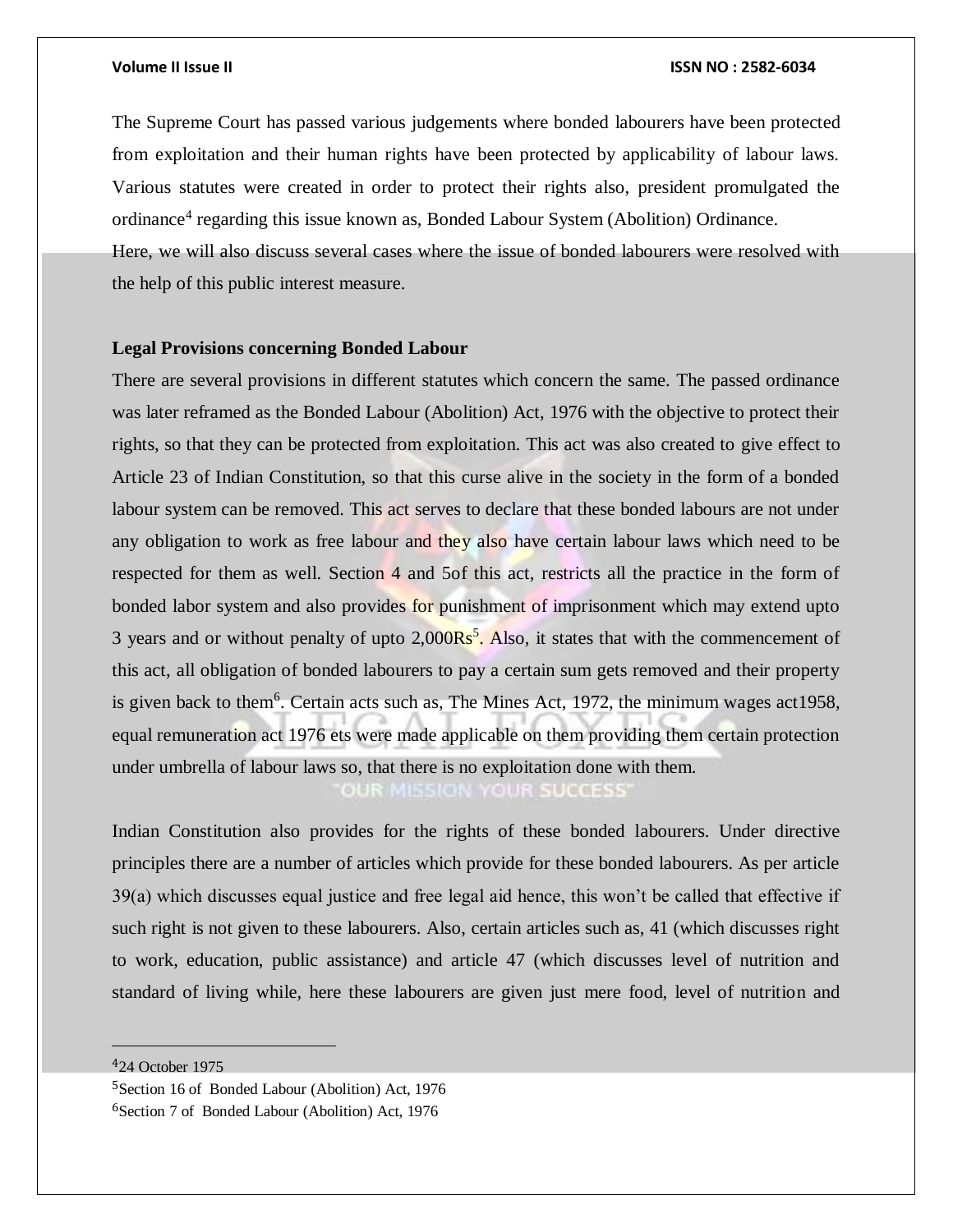standard of living is entirely a different story. Specifically, article 42 mentions about just and humane conditions of work and maternity relief should be given to all the individuals while, here maternity relief is totally an unimaginable condition also. Also, article  $39(e)$  and (f) that is regarding health and standard of workers and children should not be violated. While, all such articles are violated in case of bonded labourers.

### **Contribution of PIL**

The Supreme Court in several cases has made it possible for these labourers to live their life with all their rights and dignity. The Constitution prohibits this bonded labour system but PIL gave a light on these insects of society and made it possible to overcome those factors who were the reason for failure of such provisions. Here, we will discuss several cases filed through Public Interest Litigation under the concept of bonded labourers.

### 1. People's Union for Democratic Rights V. Union of India<sup>7</sup>

In this case, PIL was filed which was regarding workers doing construction work for Asian Games. In this petition various questions were raised specifically regarding working below minimum wages violating Minimum Wages Act, 1948. Also, it was raised that other labour laws are also violated. In this case, Justice P. N. Bhagwati stated that PIL is intended to deliver justice to the public at large and specially one's who are poor as justice for all not for only the rich people. In this case article 23 was discussed as it mentions prohibition of traffic in human beings and forced labour. Here, scope of article 23 was expanded stating that it is not only against but also, private individuals. Also, this was discussed that word begar in words of article doesn't only concern its literal meaning but also includes all forms of forced labour. Here, more emphasis was on the word "forced" that any kind of labour which is forced on the person is violation of article 23.

 It was PIL through which the harsh reality of these workers came out in light and the justice was delivered to them.

#### 2. Bandhua Mukti Morcha V. Union of India<sup>8</sup>

<sup>7</sup>AIR 1982 SC 1473. (Popularly known as Asiad Workers Case)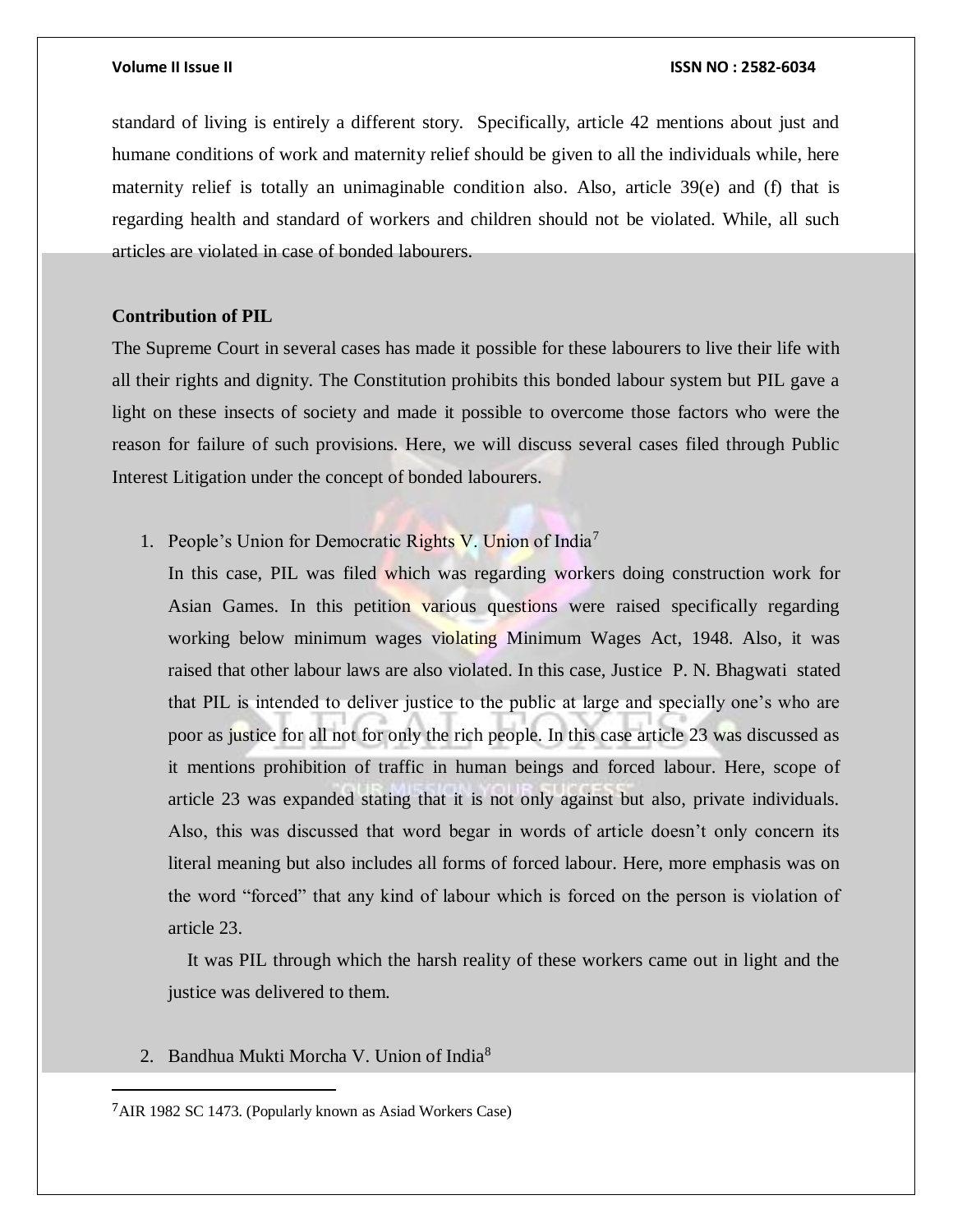Here, this organization who was specifically working for the improvement in condition of Bonded Labourers. In this PIL they pointed out the poor condition of bonded labourers working in two stone queries in Faridabad violating article 23 of Indian Constitution. Here, a letter was sent to the court pointing out that almost 90% of these workers are from different states so the point of jurisdiction was not the point. Here, the court considered the letter as petition and the judicial process was initiated. A committee was created who submitted their report confirming all the allegations of the letter. It was pointed out that they are kept forcefully and some of them are even ill and some have many injuries. Here, the stone queries were considered as mine under the Mines Act, so workers should get all the benefits pointed out in the act. The court noted that such workers are also entitled to the benefits contained in the workmen compensation Act, the payment of wages Act, employees provident fund act, the maternity benefit act, Bonded Labour System (Abolition) Act etc. Also, the court gave many directions in order to improve the condition of such workers. These directions not only helped the labourers in this case but also secured freedom from this bondage system throughout the country. It was this case where the right to human dignity also includes protection of health, maternity relief etc was pointed.

It was only possible through this measure taken by the judiciary to uplift the society and help those who are in need.

3. Neeraj Choudhary V. State of Madhya Pradesh<sup>9</sup>

In this an activist through a letter to supreme court pointed out that 135 labourers who were released from the stone queries of Faridabad in 1982 and send back to their state Madhya Pradesh were not given livelihood or any other mean even after six months of their release due to which these people are dying because if hunger. Here, Justice Bhagwati stated that "It is the plainest requirement of the Art.21 and 23 of the Constitution that bonded labourers must be identified and released and on release, they must be suitably rehabilitated."<sup>10</sup> Here, the court discussed that even under act of Bonded

<sup>8</sup>AIR 1984 SC 802 <sup>9</sup>AIR 1984 SC 1099 <sup>10</sup> At pg no.1169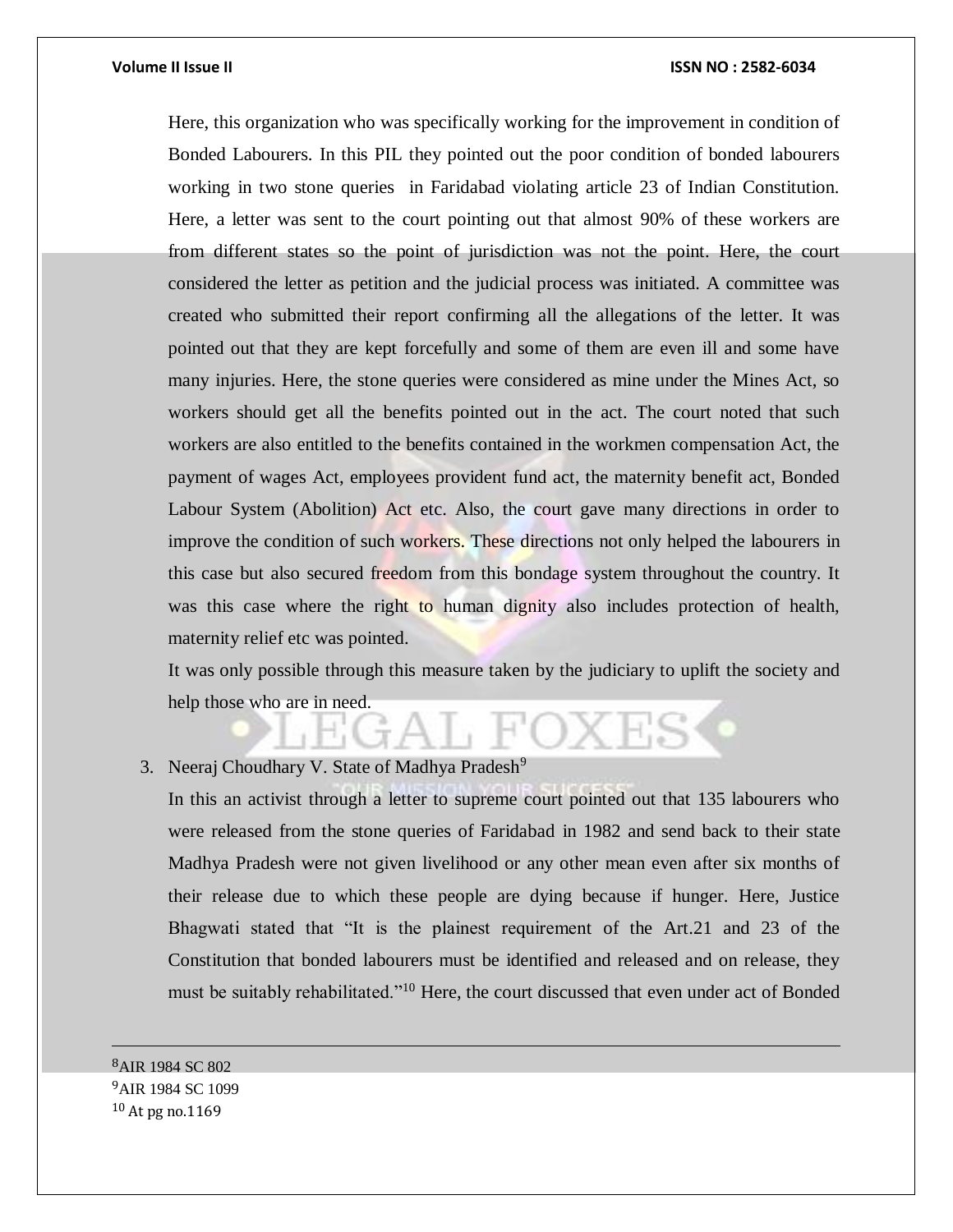Labour System Abolition Act, 1976 which was created to fulfill the directions of DPSP gave the right to live with dignity to all bonded labourers as well. The Bonded Labour System. Hence any violation of provision is clear infringement of article 21 as well as, right to have a dignified life comes under ambit of it. Here, the court gave order to the state government to take necessary steps for their rehabilitation, so that they can again start their fife peacefully and happily. By this court's focus that only release of such labourers is not sufficient it becomes necessary to give them a new means to start their life again. Thus, by the virtue of PIL this activist Neeraj Choudhary rightfully pointed out that how the state government has not played their role.

### 4. Mukesh Advani V. State of Madhya Pradesh<sup>11</sup>

Here, in this case Mukesh Advani an activist approached supreme court under article 32 with help of newspaper cutting<sup>12</sup>. He put the focus on bonded workers of stone queries of Raisen in Madhya Pradesh. It was pointed out that these workers are brought from Tamil Nadu for permanent bondage. There, they were surviving on poor conditions and no sanitation was maintained and also, during the rainy season they were not allowed to work so they didn't even get money for those days. There was infringement of almost all the labour laws. Here, the Supreme court directed the district judge to go and search whether it was true or not which was found valid. Later, the court ordered central and state government to take the required steps and the stress was made that these labourers should be prevented from exploitation and minimum wages were granted. OUR MISSION YOUR SUCCESS'

5. People's Union for Civil Liberties V. Union of India<sup>13</sup>

In this case a PIL was filed by the non government organization, against child labour. It was alleged that the children are being bought for Rs.500 to 1,500 from Tamil Nadu. All the children were below age 15 years and forced into bonded laborers. In this a small eight year boy was beaten to death and four were missing. In this case, the court ordered Maharashtra Government to pay 2 lakh for the dead boy while Rs. 75,000 for all the

<sup>11</sup>AIR 1985 SC 1363.

<sup>12</sup> Indian Express dated 14 September 1982

 $13(1998)$  8SCC485.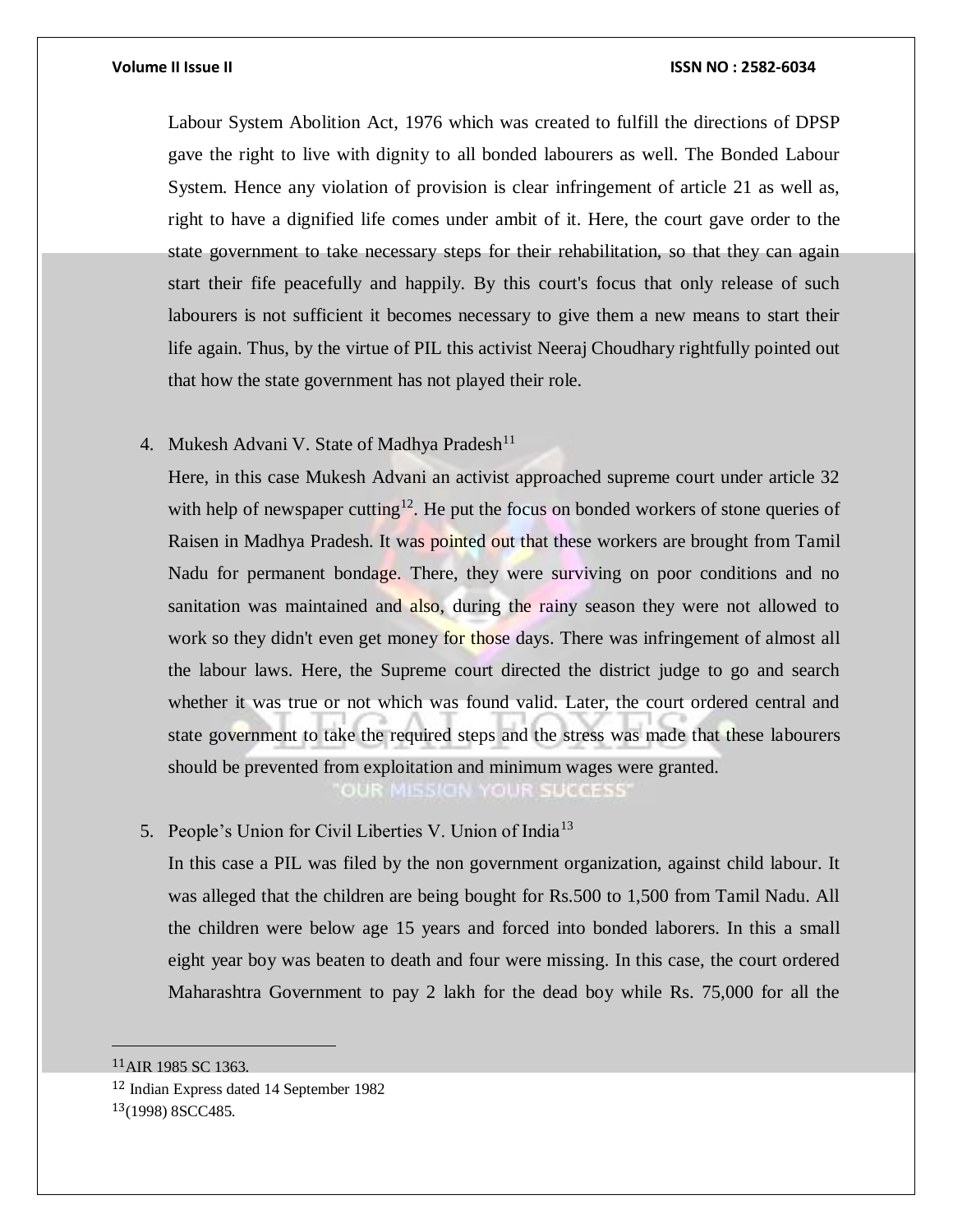missing ones. In this case the widest explanation was given to article 23 making this possible for all these bonded workers to have a happy life.

This all was possible because of the judicial tool PIL created by the minds of judicial luminaries that have rescued the situation of bondage labourer's. The most noteworthy commitment of PIL has been to upgrade the responsibility of the governments towards the human rights of the destitute. The PIL creates a modern statute of the responsibility of the state for sacred and lawful infringement antagonistically influencing the interface of the weaker components within the community.

#### **Conclusion**

PIL has brought almost progressive change within the legal thinking, created unused forms and strategies, concocted unused cures and gave birth to a new progressive law. The most prominent advantage of the PIL is that it is the cheapest, speediest and the foremost successful means of giving help to the poor, illiterate, uninformed, debilitated and impeded individuals who are quietly suffering injustice, misuse and corruption in repudiation of the constitutional provisions. Under PIL, the traditional rule that whose rights are infringed can only approach court for justice is not followed. Hence, in order to uplift the society and serve justice to the large public the locus standi concept is not followed. Anybody, be it a citizen or any organization can approach court for the enforcement of any individual or group's right. There have been thousands of PIL related to several issues through which justice has been delivered to all. Be it in environment matters, prisoner's right, women's right etc a huge change has been brought with the help of these PIL. Also, this tool protects the most cardinal principle of any legal system i.e. rule of law as, in reality there is a huge disparity or can say there is no equal footing between rich and poor. And this difference can be reduced with the help of this tool which was the original intent of the creation of PIL. As stated by Mahatma Gandhi that the day where the last person standing in a queue gets justice from the system then only